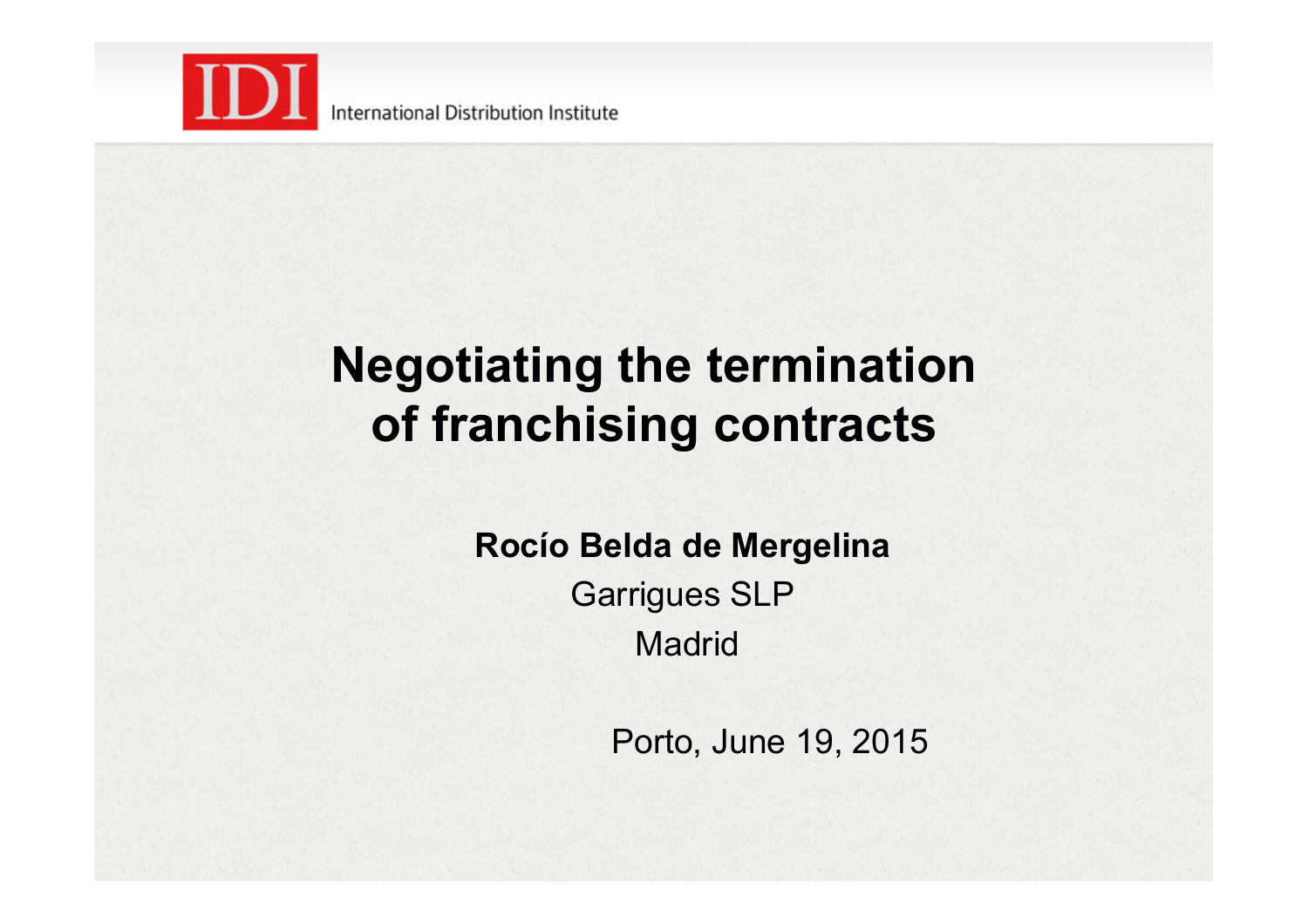

#### **I. What you should have identified at Due Diligence phase**

- 1. Identity and corporate structure of the franchisee
- 2. Clauses of the existing store lease agreements
- **II. What you should have anticipated when drafting and negotiating your Franchise Agreement** 
	- 1. Reasonable notice period
		- To allow negotiations to take place
		- To limit indemnification rights in favor of the Franchisee
		- To ensure a smooth transition to termination and take over
	- 2. Clear regulation of the date of effects of termination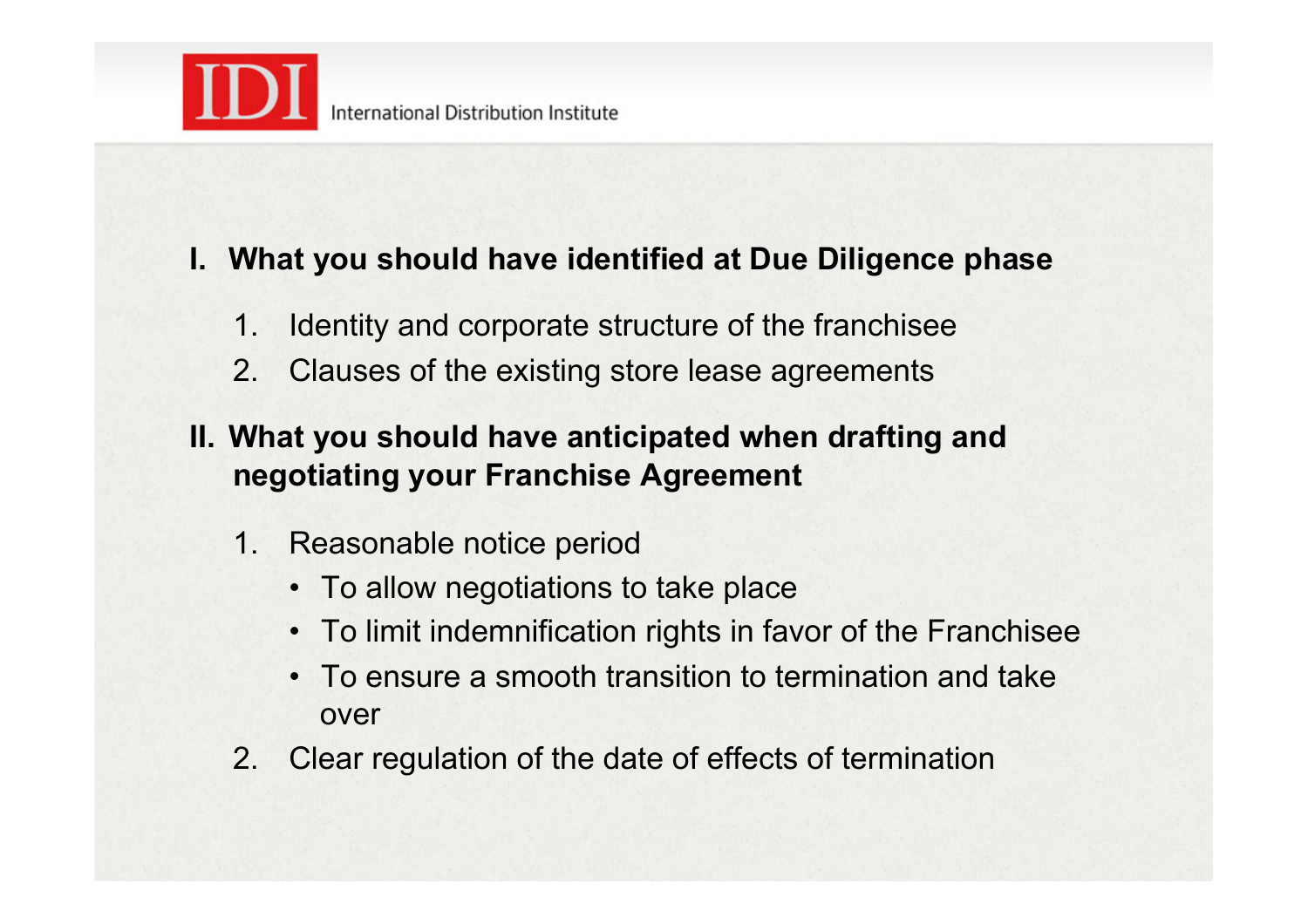

- 3. Recourse to discussions at top management level
- 4. Mediation measures
- 5. Clauses of the sub-franchise agreements
	- Permitting the take-over of the franchise business in an straightforward manner
	- Ensuring termination of the sub-franchise agreements upon termination of the Master Franchise with: (i) automatic and immediate effects, and (ii) no liability for the Franchisor
	- Ensuring indemnity to Franchisor regarding the effects of termination for the sub-franchisees, employees of the Franchisee and sub-franchisees, tax authorities, labor authorities, and third party creditors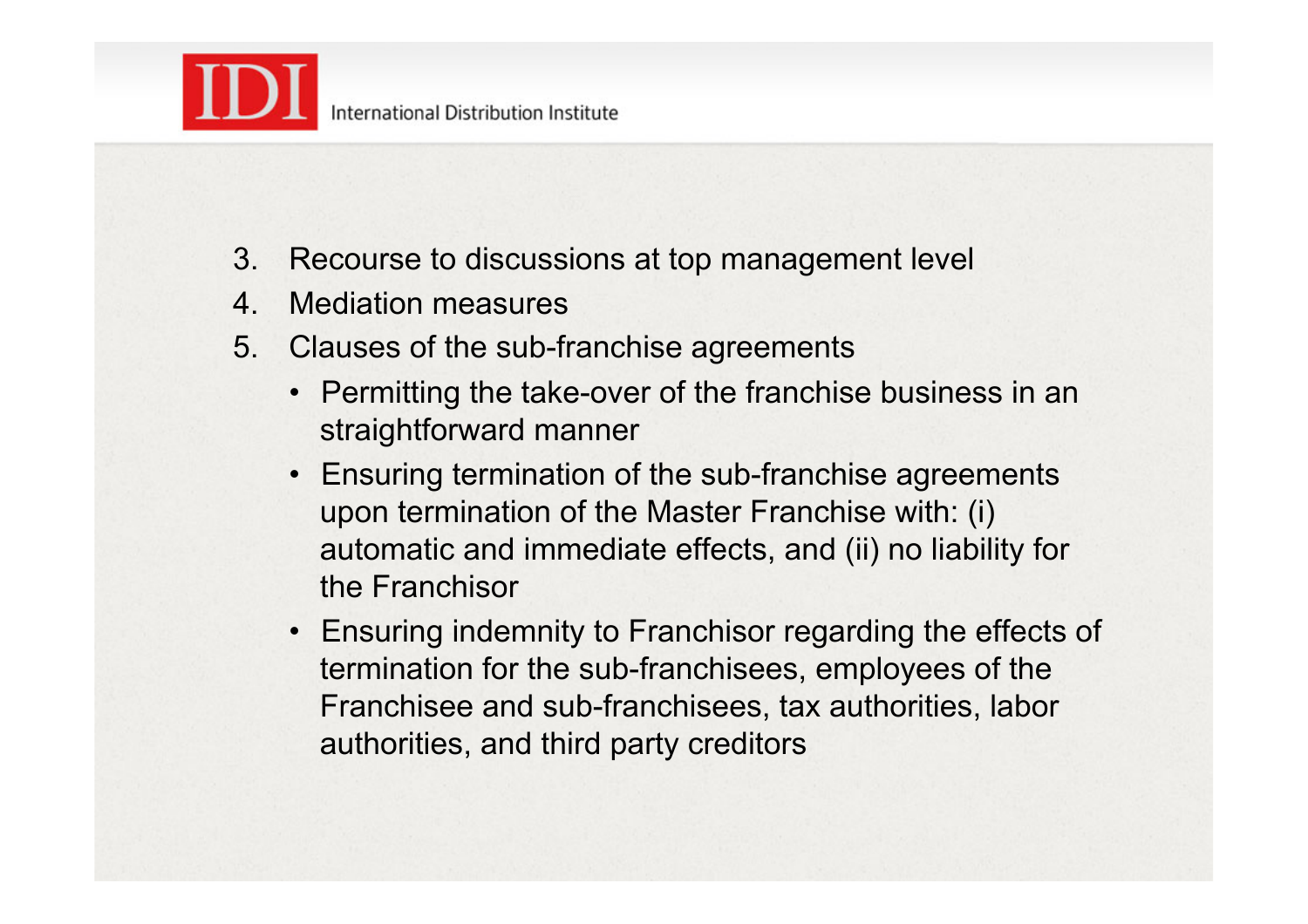

- 6. Call option regarding the take over of the Franchisee **Business** 
	- Valuation for price purposes
	- Timing
	- Beneficiaries: Franchisor or other franchisee or Master Franchisee
- 7. Prohibition to give the shares/assets of the franchise business as security to third parties without Franchisor's authorization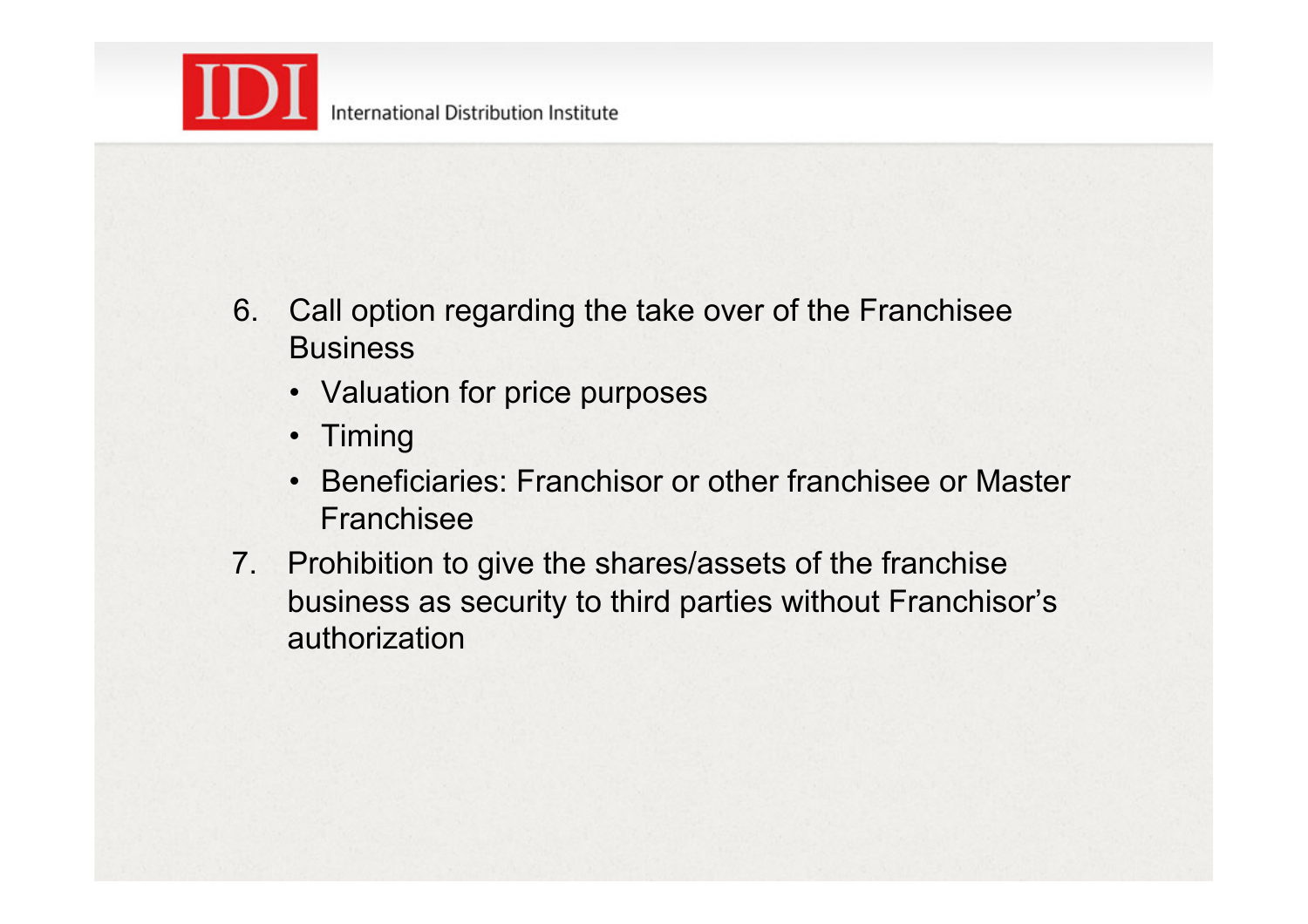

- 8. Stock repurchase provisions
- 9. Enforcement actions for removal of signs and furnishment
- 10. Sett-off of credits and debts
- 11. Pre-termination covenants
- 12. Post-termination clauses:
	- Non-compete, Non-solicitation and Confidentiality
	- Restrictions regarding the use of the store after termination
- 13. Proxy rights to de-register IP rights
- 14. Access to customers' data
- 15. Clauses in favor of the Franchisor for the enforcement of some of the above actions *versus* the sub-franchisees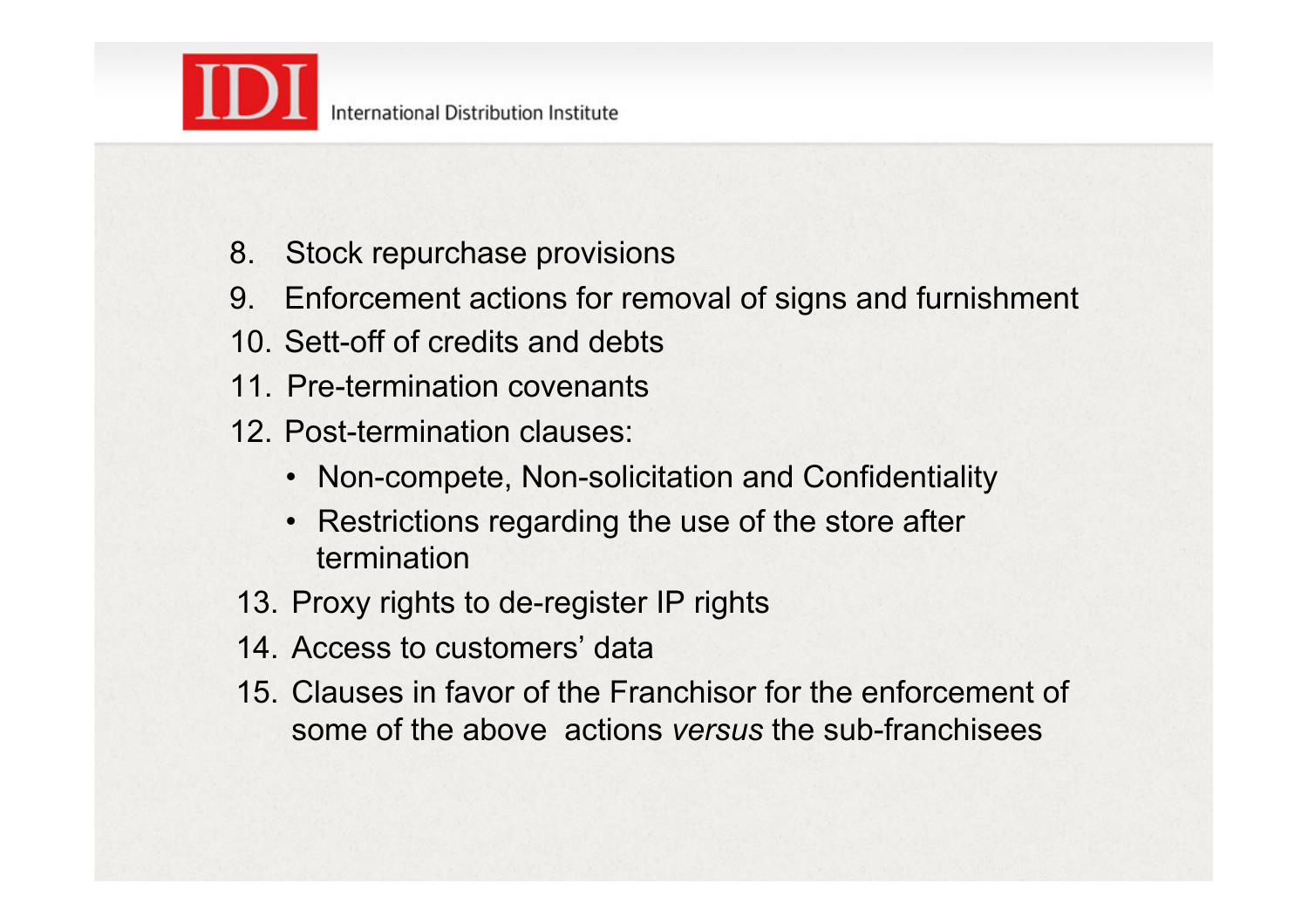

## **III.What you should be aware of when anticipating a termination event**

- 1. Termination may need to be confirmed by a court
- 2. Enforcing post-contractual clauses may require judicial action
- 3. Enforcement actions regarding Franchisee's post-termination obligations may not be available in some jurisdictions
- 4. Difficulties to enforce call options regarding the franchise business
- 5. Enforcement of a call-option could be subject to claw-back actions in the event of insolvency of the terminated franchisee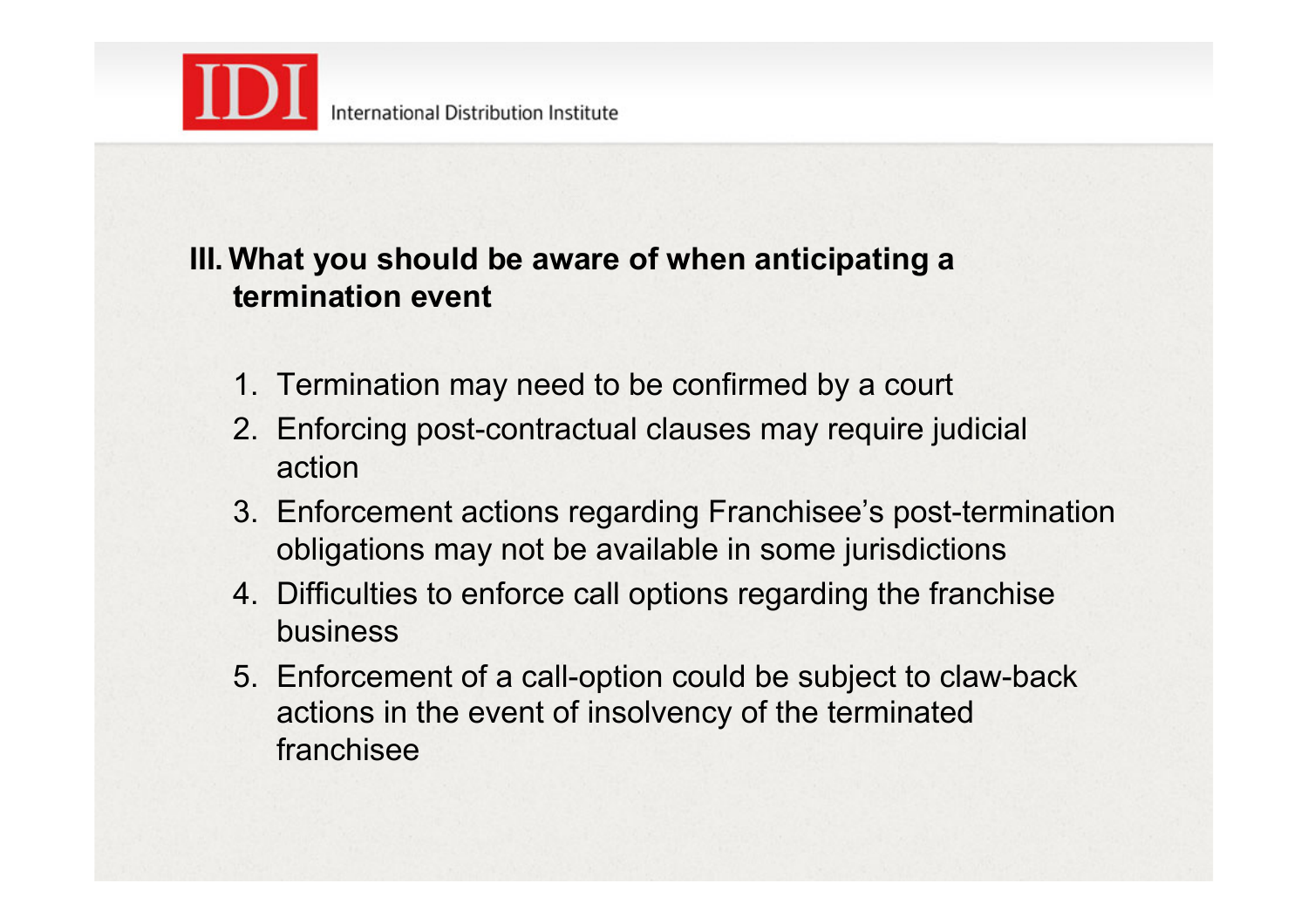

## **IV.What you should take care of when anticipating a termination event**

- 1. Limit the flow of confidential information
- 2. Employment risks
- 3. Status of the balance of payments between the parties
- 4. Stock in franchisee possession
- 5. Refrain from requesting/authorizing investment actions by the franchisee
- 6. Monitor closely new openings
- 7. Monitor acquisition of new rights regarding leases
- 8. Check whether assets are encumbered/given as security and the amount of secured debts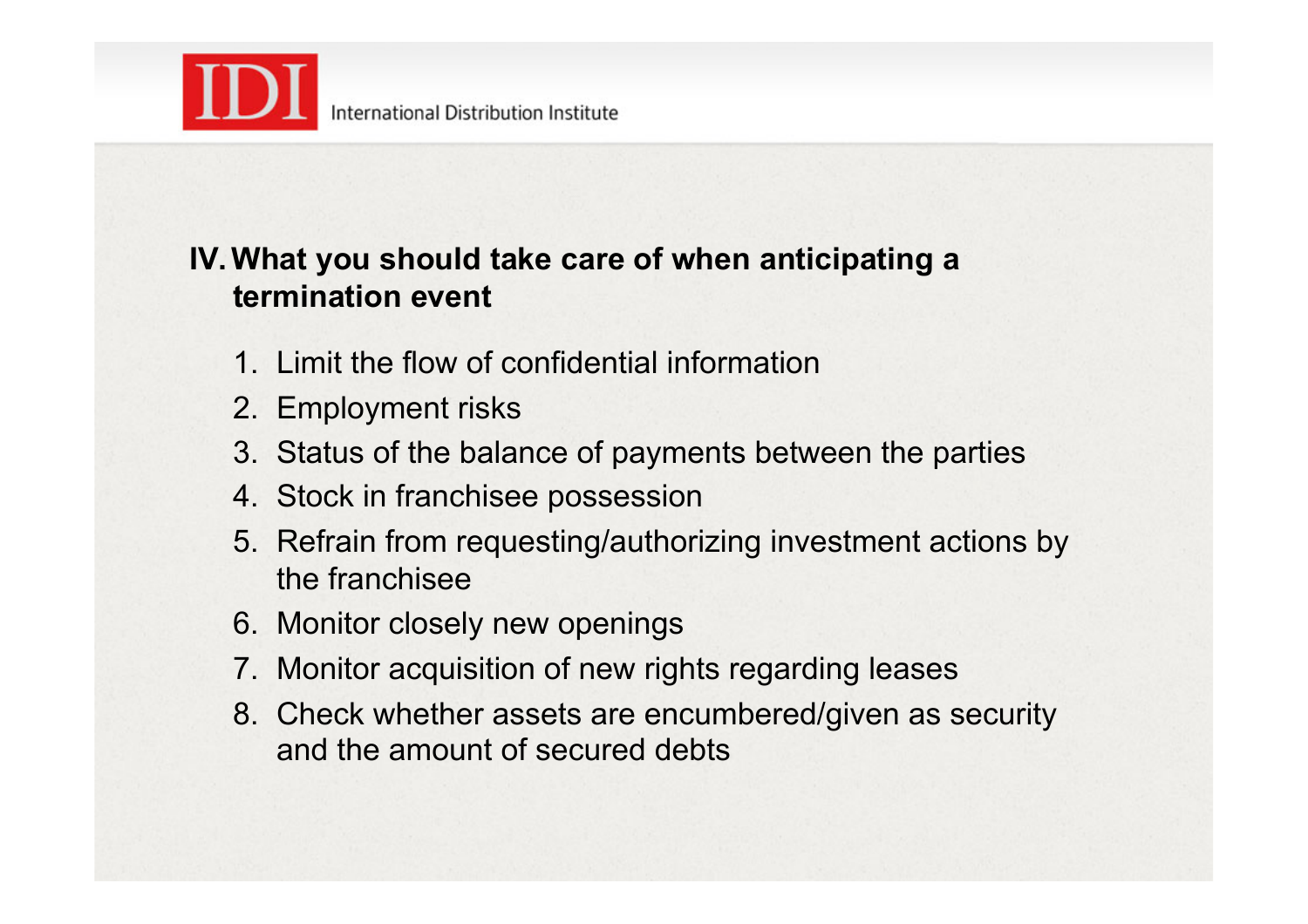

## **V. What you should negotiate upon termination**

- 1. Assignment of sub- franchise agreements
- 2. Deadline to cancel registration of IP rights/proxy in favor of the Franchisor to do so
- 3. Purchase of the Master Franchisee IT system
- 4. Stock re-purchase: price, conditions, timing and obligations regarding the giving away of the remaining stock by the Franchisee
- 5. Purchase of franchise furnishment and materials
- 6. Deadline and cost to withdraw franchise identification signs
- 7. Liquidation of the Franchisee's employees
- 8. Full waiver of compensation rights
- 9. Full settlement of debts and credits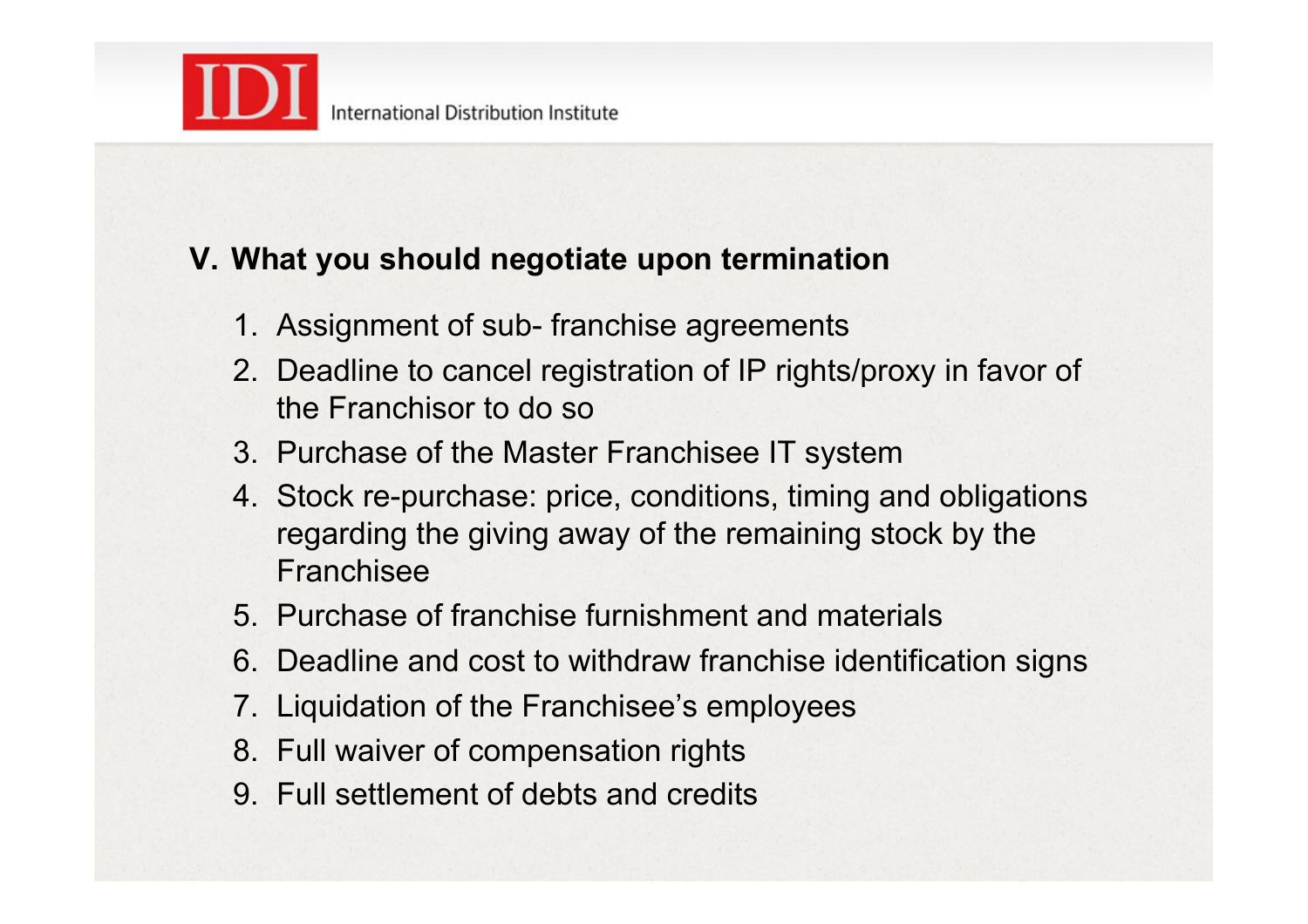

- 10. Guarantees for delayed payments
- 11. De-identification of the Franchisee
- 12. Return and destruction of confidential information, operating manuals and franchise materials
- 13. Post-termination internet issues
- 14. Restrictions on the use of the store after termination
- 15. Obligations regarding the use of the Franchise trade dress, menus and recipes post termination
- 16. Indemnities regarding third parties' actions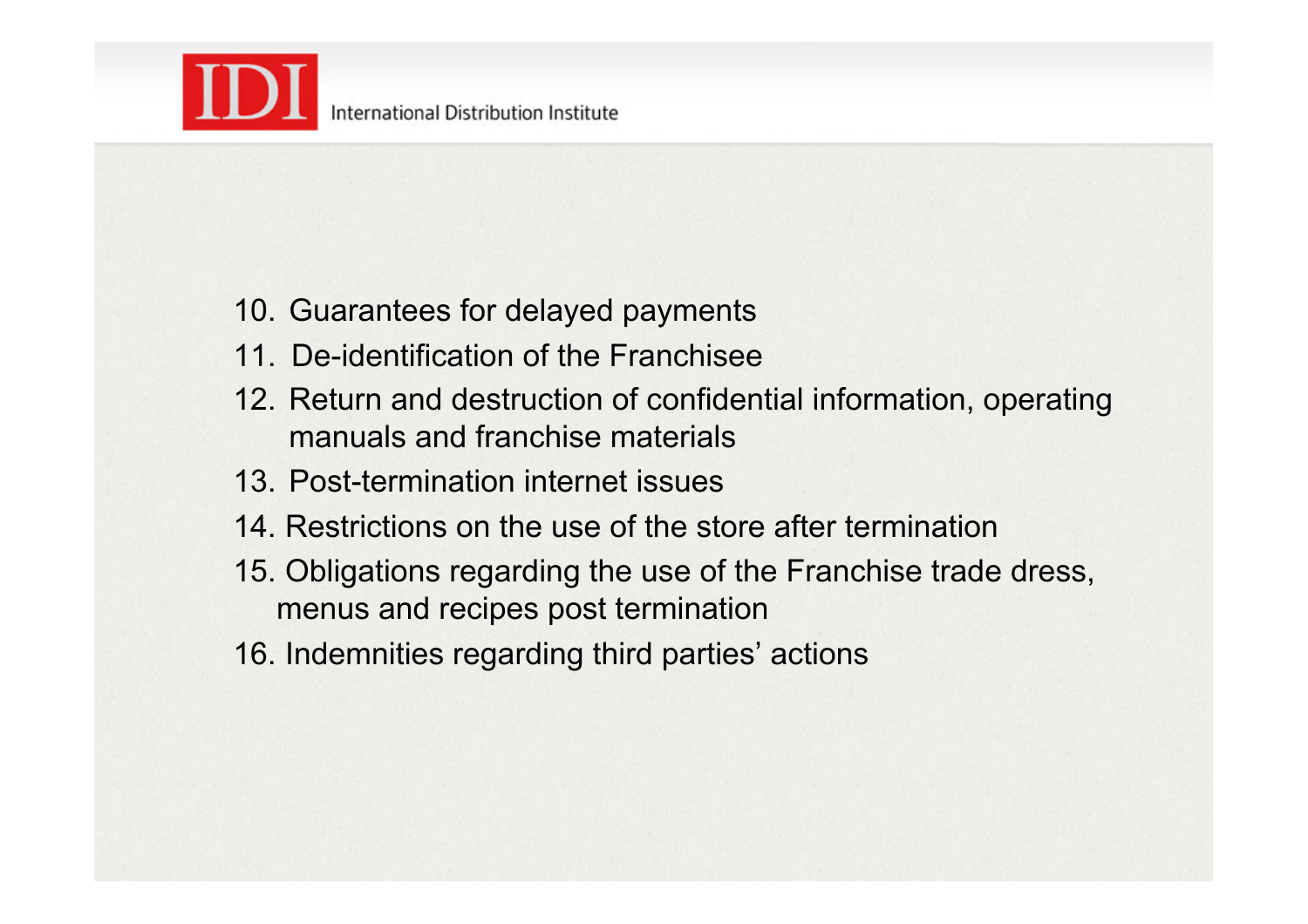

## **VI.Negotiating the taking over of the franchisee business**

- 1. Common issues
	- Drawing a clear line regarding the Parties' liability for preclosing action
	- Covenants between signing and closing
	- Non-compete and non-solicitation obligations
	- Confidentiality
- 2. Share deal
	- R&W's regarding P&L, sub-franchisee agreements, tax and employment
	- Price adjustments
	- Change of control provisions (leases)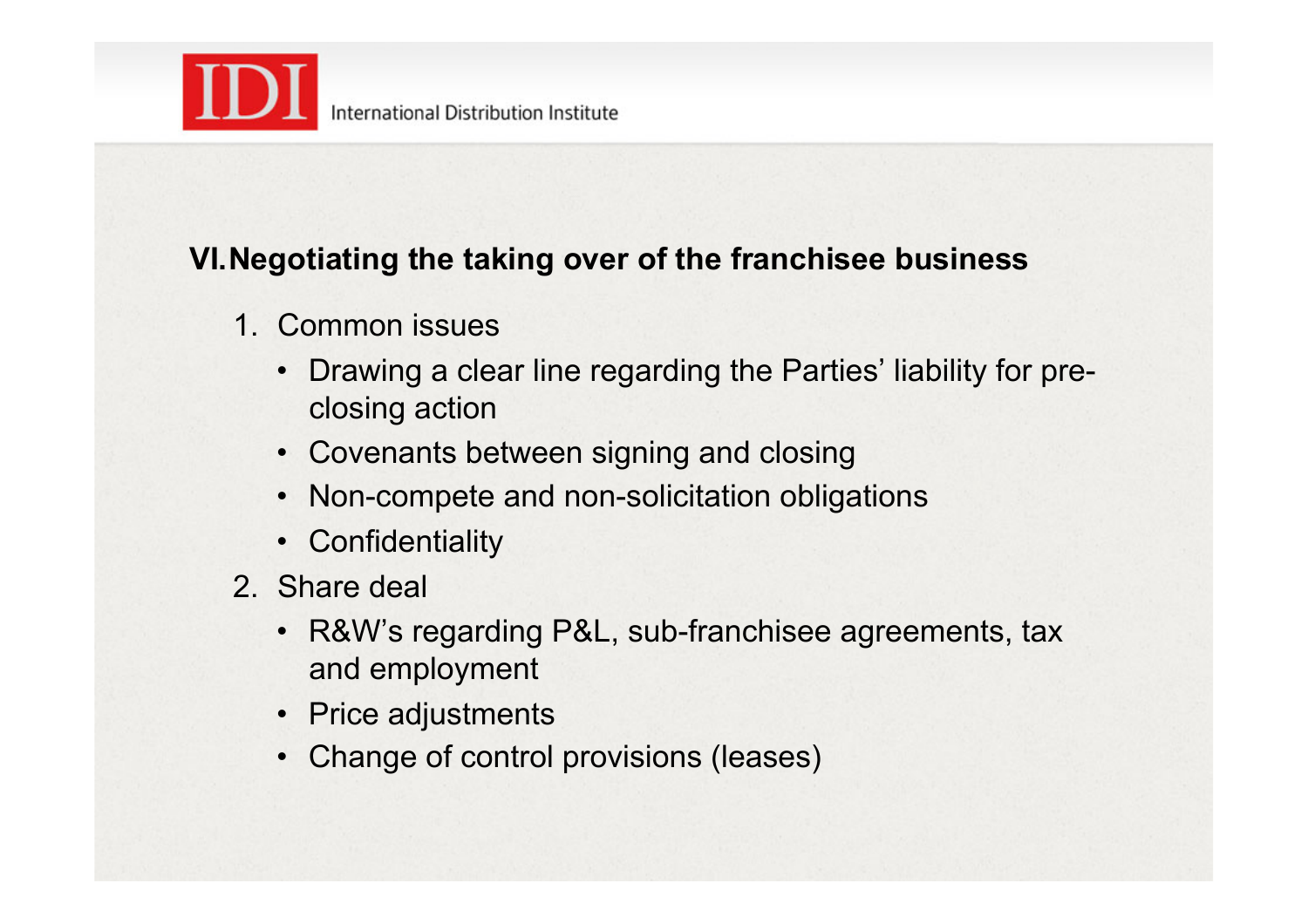

- 3. Asset deal
	- Sale of business as an on-going concern *versus* sale of assets
	- Lease agreements and option rights
	- Subrogation regarding the Franchisee's employees / Transfer of key employees
	- IT systems
	- Web pages and domain names
	- Marketing and advertising funds
	- Assignment of customers data bases and information
	- Assignment of customers rights: product return, cool-off periods, gift cards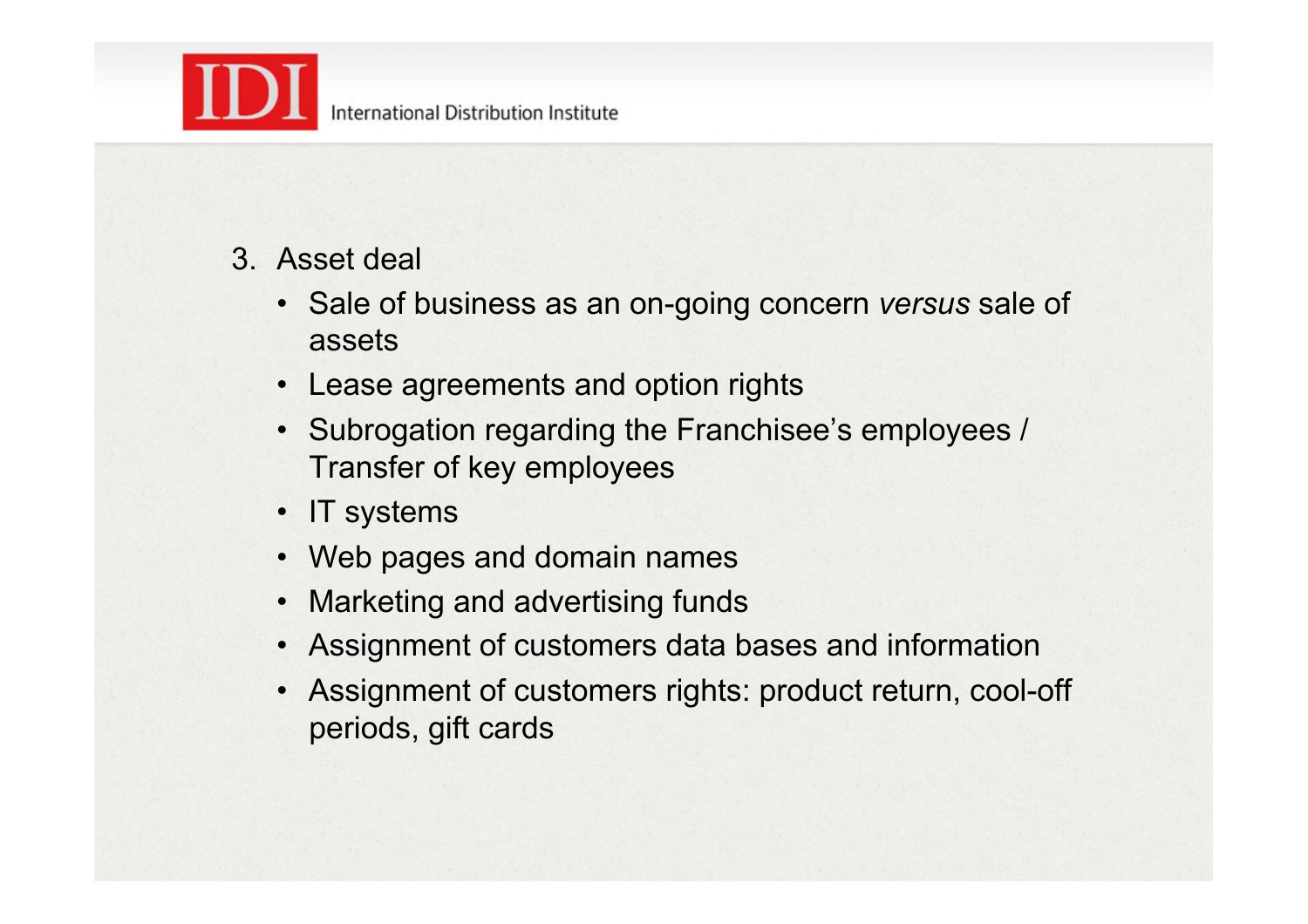

- Call centers and telephone numbers
- Accounts payable and receivables
- Assignment of legal actions initiated by the Franchisee regarding sub-franchisees agreements and IP infringements by third parties
- 4. Enforcement of call options
	- Involves substantial legal uncertainty
	- Feasible when call concerns shares, more difficult when it concerns assets or the business